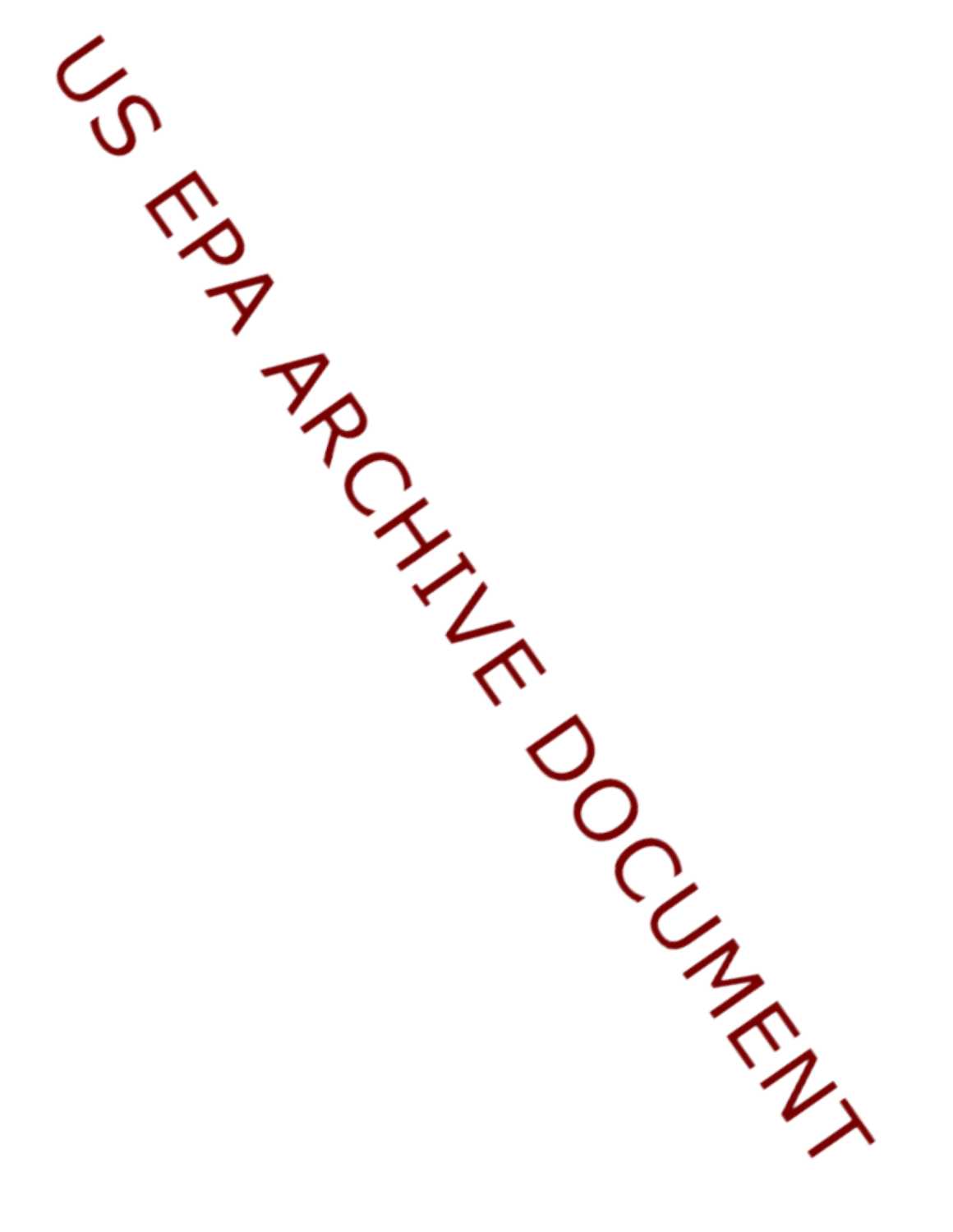## **THE ENVIRONMENTAL TECHNOLOGY VERIFICATION**







# **ETV Joint Verification Statement**

|                                      | <b>TECHNOLOGY TYPE: Infrared Open-Path Monitor</b>              |                       |                              |
|--------------------------------------|-----------------------------------------------------------------|-----------------------|------------------------------|
| <b>APPLICATION:</b>                  | <b>MONITORING AIR QUALITY</b>                                   |                       |                              |
|                                      | <b>TECHNOLOGY NAME: SafEye 227 Infrared Open-Path Monitor</b>   |                       |                              |
| <b>COMPANY:</b>                      | <b>Spectrex Inc.</b>                                            |                       |                              |
| <b>ADDRESS:</b>                      | 218 Little Falls Road<br>Cedar Grove, NJ 07009                  | <b>PHONE:</b><br>FAX: | 973-239-8398<br>973-239-7614 |
| <b>WEB SITE:</b><br>$E\text{-}MAIL:$ | http://www.spectrex-inc.com/safeye<br>spectrex@spectrex-inc.com |                       |                              |

The U.S. Environmental Protection Agency (EPA) has created the Environmental Technology Verification (ETV) Program to facilitate the deployment of innovative or improved environmental technologies through performance verification and dissemination of information. The goal of the ETV Program is to further environmental protection by substantially accelerating the acceptance and use of improved and cost-effective technologies. ETV seeks to achieve this goal by providing high quality, peer-reviewed data on technology performance to those involved in the design, distribution, financing, permitting, purchase, and use of environmental technologies.

ETV works in partnership with recognized standards and testing organizations; with stakeholder groups that consist of buyers, vendor organizations, and permitters; and with the full participation of individual technology developers. The program evaluates the performance of innovative technologies by developing test plans that are responsive to the needs of stakeholders, conducting field or laboratory tests (as appropriate), collecting and analyzing data, and preparing peer-reviewed reports. All evaluations are conducted in accordance with rigorous quality assurance protocols to ensure that data of known and adequate quality are generated and that the results are defensible.

The Advanced Monitoring Systems (AMS) Center, one of six technology areas under ETV, is operated by Battelle in cooperation with EPA's National Exposure Research Laboratory. The AMS Center has recently evaluated the performance of optical open-path monitors used to determine pollutants in outdoor air. This verification statement provides a summary of the test results for the Spectrex Inc. SafEye 227 infrared (IR) openpath monitor.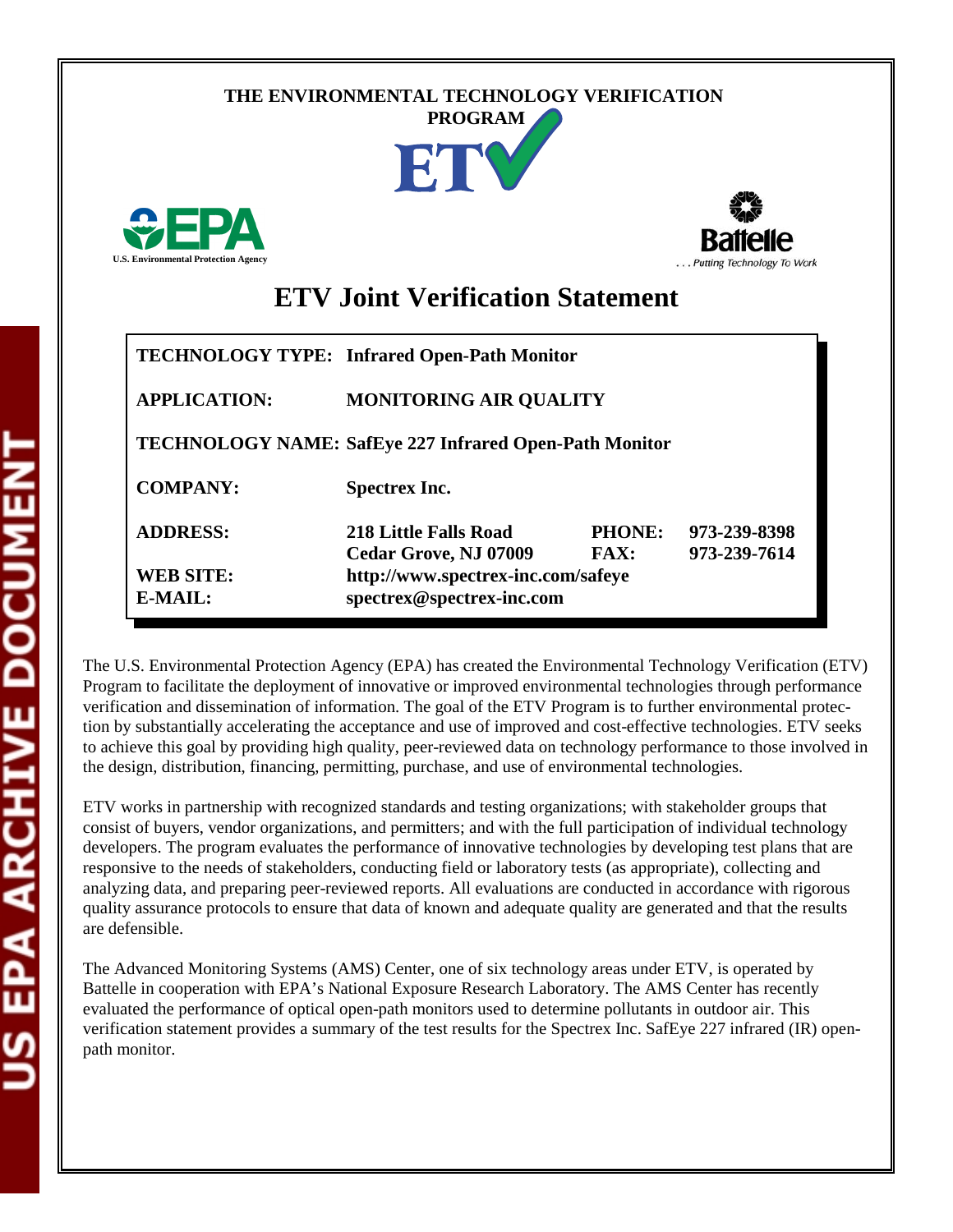#### **VERIFICATION TEST DESCRIPTION**

The test was designed to challenge the SafEye 227 in a manner simulating field operations. The monitor was challenged in a controlled and uniform manner, using an optically transparent gas cell filled with known concentrations of a target gas. The gas cell was inserted into the optical path of the monitor during operation under field conditions, simulating the presence of the target gas in the ambient air. The monitor was challenged with three target gases commonly measured by this monitor (methane, propane, and a gas mixture) at known concentrations, and the measurement results were compared to the known concentration of the target gas. The verification was conducted by measuring the three gases in a fixed sequence over three days. National Institute of Standards and Technology-traceable or commercially certified standard gases, a calibrated gas diluter, and a supply of certified high-purity dilution gas were used to supply the target gases to the gas cell.

Target gases were measured at different path lengths, integration times, source intensities, and numbers of replicate measurements to assess minimum detection limit (MDL), source strength linearity, concentration linearity, accuracy, precision, and sensitivity to atmospheric interferences. The test procedures were nested, in that each measurement was used to evaluate more than one of the above parameters. Cells were flushed periodically with high-purity nitrogen. The MDL was calculated for each target gas by supplying pure nitrogen to the gas cell in the optical path of the monitor and taking a series of 25 single-beam spectra using integration times of 1 and 5 minutes. Two types of linearity were investigated during this verification: source strength and concentration. Source strength linearity was investigated by measuring the effects on the monitor's performance by changing the source intensity. Concentration linearity was investigated by challenging the SafEye 227 with each target gas at varying concentrations, while the path length and integration time were kept constant. Accuracy of the monitor relative to the gas standards was verified by introducing known concentrations of the target gas into the cell. The procedure for determining precision was very similar to the procedure for determining accuracy. The effects of interfering gases were established by supplying the gas cell with a target gas and varying the distance (i.e., the path length) between the source and detector of the monitor.

Quality assurance (QA) oversight of verification testing was provided by Battelle. Battelle QA staff conducted a data quality audit of 10% of the test data. Battelle testing staff also conducted a performance evaluation audit, which was reviewed by QA staff. In addition, during previous verifications of optical open-path monitors, EPA QA staff conducted an independent technical systems audit of the procedures used in this verification.

#### **TECHNOLOGY DESCRIPTION**

The SafEye 227 is an alarm system that detects hydrocarbons with a high-frequency IR flash source and two absorbed band sensors centered at the 3.4-µ wavelength. This design also employs a dual-band reference that minimizes environmental factors such as moisture and other background gases to maintain a high signal-to-noise ratio. Other performance features include three levels of logic, four levels of automatic gain control, four built-in calibrations, two span settings, and four flash rates. Operational integrity can be maintained with up to three degrees of misalignment and/or up to 90% signal obscuration. The SafEye 227 is made up of two components: a flash source and a detector. These components can be separated to measure ambient gas concentrations over a path length from 1 to 140 meters. The flash source projects a wavelength (specific for the type of gas to be measured) to the detector over an unobstructed line of sight. The beam is attenuated when a hazardous gas traverses it at any point along its path. The detector measures the amount of attenuation by means of two narrowband sensors and compares this information to a third reference sensor input that is not affected by the subject gas or environmental factors. The detector's microprocessor software interprets the data and provides output signals in terms of lower explosive limit meters (LEL\*m). The detector transmits the data via a 4 to 20 mA signal or an RS485 port; or, if a pre-set gas concentration is exceeded, closes one of three contacts. All the SafEye models (ultraviolet and infrared) are approved for industrial applications by international standards: CENELEC explosion-proof enclosures (per EN 50014, 50018, and 50019), Underwriter's Laboratory, and Factory Method (Class I Division 1, Groups B, C, and D and Class II Division 1, Groups E, F, and G).